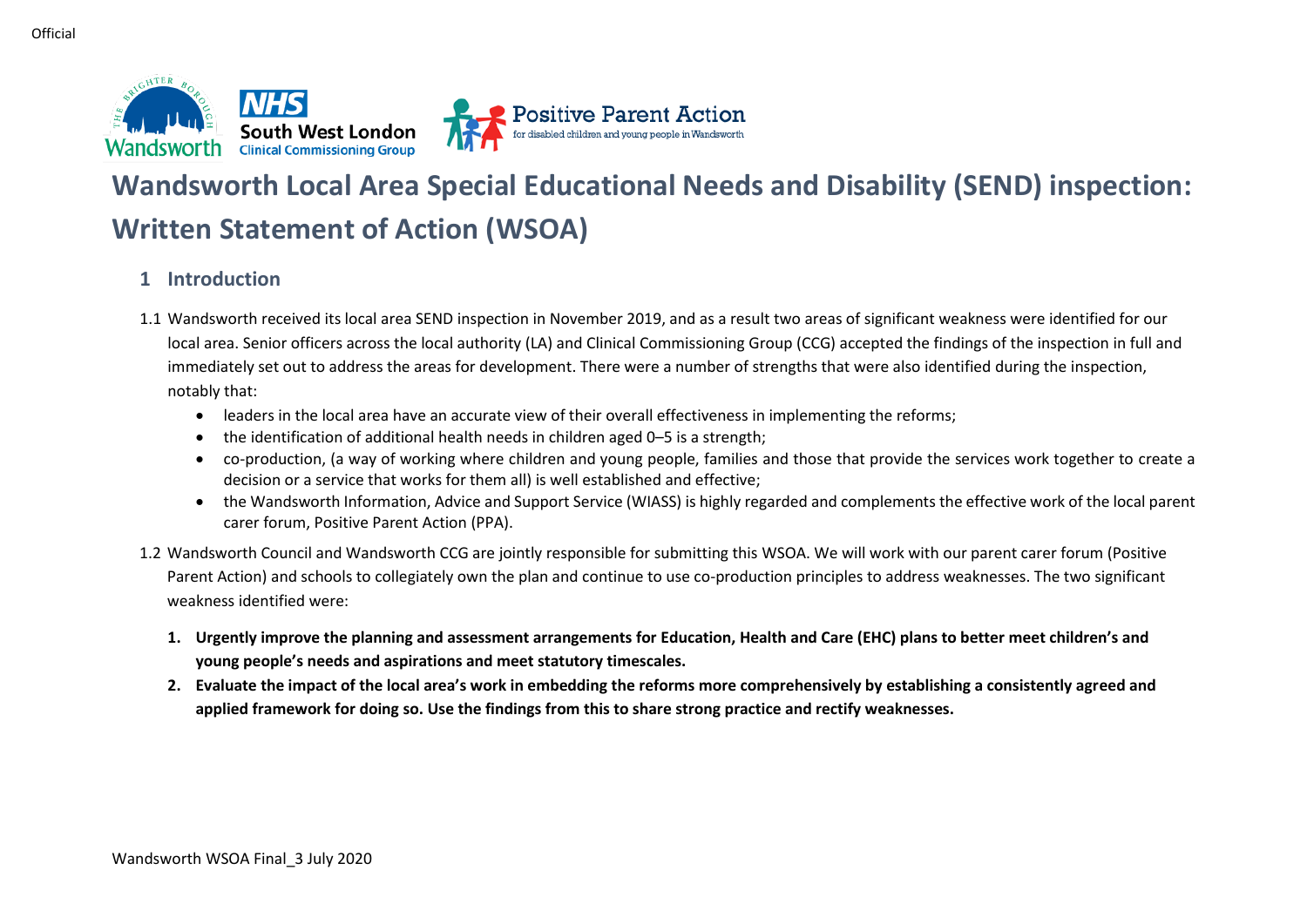- 1.3 The lead officers overseeing the development and delivery of this WSOA are:
	- Ana Popovici Director of Children's Services, Wandsworth Council
	- James Blythe James Blythe Locality Executive Director, Wandsworth & Merton, NHS South West London CCG

#### 1.4 The co-authors of this WSOA are:

John O'Sullivan, Head of Performance and Improvement, Wandsworth Council Julie Hesketh, Director of Quality, Merton, Wandsworth & Sutton, NHS South West London CCG Betsy Clark, Lead Strategic Parent, Positive Parent Action

#### **2 How we are addressing improvements**

- 2.1 Improvements began during the inspection. We listened carefully to the feedback and began to take action in order to seek validation from inspectors that we were taking the expected approach to moving forward. For example, the quality assurance (QA) framework that was validated by the inspection team has since underpinned the QA activities that have taken place since November 2019.
- 2.2 Fundamental to our approach to securing improvements is to do so at a pace to benefit the most vulnerable children and their families. This is reflected by the Council's commitment to investing in Children's Services to ensure that it is in a position where resources are allocated to meet needs and changes in demand. This quick and flexible approach has enabled us to respond quickly to identified weaknesses.
- 2.3 The re-energised partnership with the CCG will enable us to work better together and move faster. Our joint oversight is now more robust following a refresh of the strategic governance of SEND and the establishment of a SEND Strategic Partnership Board that is jointly chaired by the LA and CCG.
- 2.4 Importantly, our commitment to co-production with parents, carers and children was recognised by the inspectors as a particular strength. We remain committed to our parents and partners being at the heart of all that we do to ensure that all children with SEND have the best chance in life. Parents, carers, and representatives from schools and Social Care are key members of the new SEND Strategic Partnership Board.
- 2.5 Our positive relationship with schools can be demonstrated through the funding identified from the High Needs Block to support improvements required in Special Needs Assessment Service (SNAS). This is a credit to their commitment to supporting the local area on the improvement journey.
- 2.6 We have realigned our strategic focus on children with SEND to ensure that it is a priority for all as set out in our new Children and Young People's Services Plan.
- 2.7 In relation to the two areas of significant weakness our Road Map below sets out our progress since our inspection.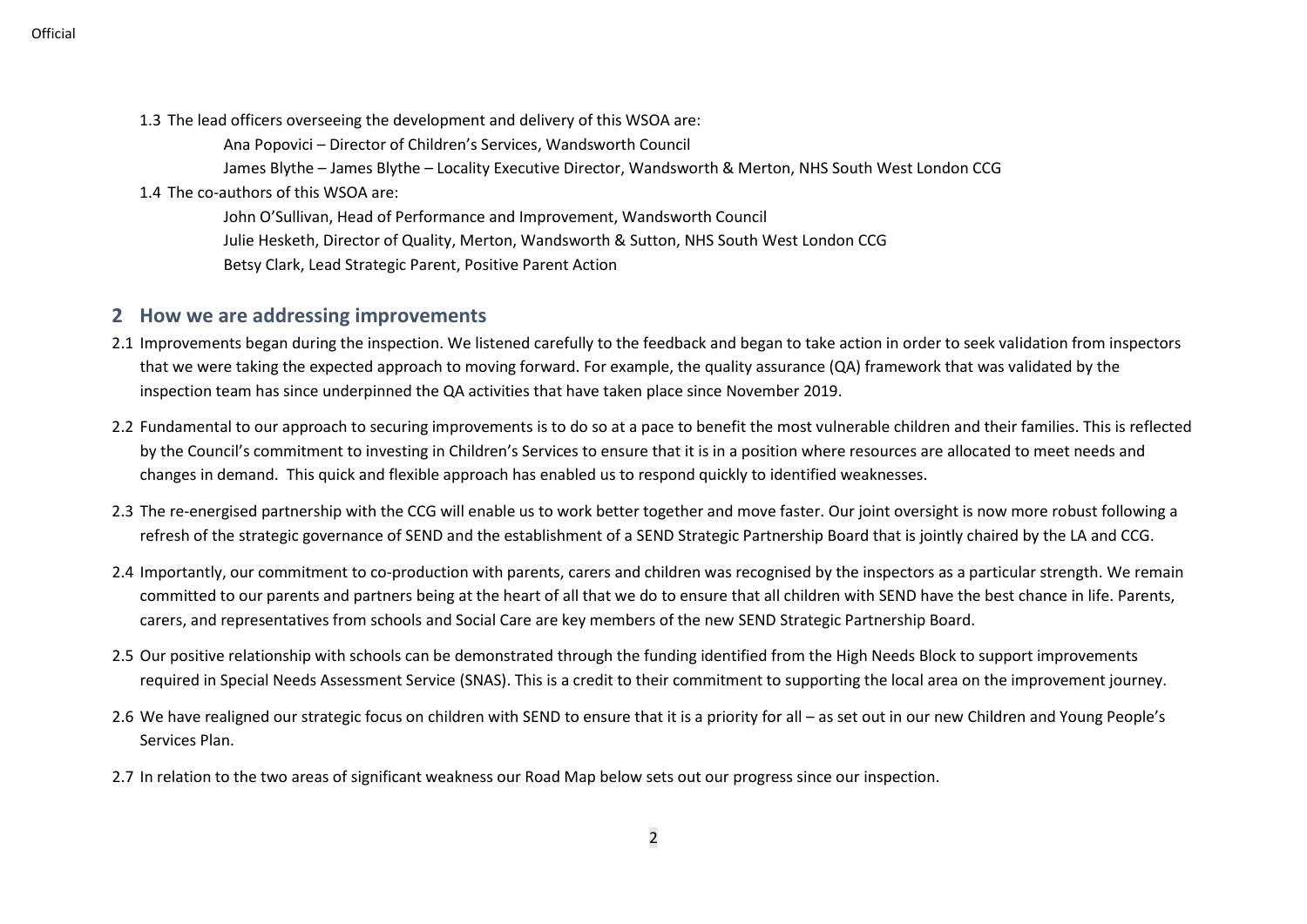# **Road Map of Progress**

**Key priority 1: Urgently improve the planning and assessment arrangements for EHC plans to better meet children's and young people's needs and aspirations and meet statutory timescales**.

- Increased leadership capacity
- Improved governance, accountability and challenge through regular meetings with Director of Children's Services (DCS) and Assistant Director of Education (AD)
- Better availability for staff through implementation of SNAS duty manager system • Improve support and challenge through team
- meetings and regular supervision for staff
- Final EHC plans signed off by AD/DCS
- Increased capacity at case worker level
- by 6 FTE
- Better decision making and shared accountability for children through the establishment of SEND Transport panel
- Combined short breaks and complex needs panels for more streamlined process
- 20-week tracking tool to prevent delays in the assessment process
- New standards for accountability and performance management introduced by new Head of SNAS
	- December January 2020
- A new defined resource and process to complete the backlog and reduce delays for children and young people
- Administrative workload reduced by removing finance and transport functions from SNAS
- Awareness session with Social Care teams on SEND code of practice
- Initial review of EHC Needs Assessment (EHCNA) processes with partners and first revision of process model for **FHCNAs**
- Decision to second a social worker into SNAS
- Monthly dashboard reports for SNAS to ensure oversight of performance
- Training plan developed to upskill staff and improve quality of EHC plans
- Multi-agency audit of sample EHC plans completed to review progress from November (in line with QA Framework)
- Standard and consistent format to capture professional advice

# November 2019

February

**Key priority 2: Evaluate the impact of the local area's work in embedding the reforms more comprehensively by establishing a consistently agreed and applied framework for doing so. Use the findings from this to share strong practice and rectify weaknesses.**

3

• Wandsworth Local Health and Care plan published for 2019-21 including Start Well for Children

- Initial draft of the Written Statement of Action
- Improved strategic capacity for Head of SEND through revised organisational structure for SEND services within LA
- Review of the SEND Partnership Governance structure, with agreement new SEND Strategic Partnership Board to take place every 2 months
- Improved monitoring through establishment of data dashboard for SNAS team
- £350k funding to support SEND improvement from DSG (school funding) agreed with schools
- Paper on outcome of inspection went to Education and Children's Services Overview and Scrutiny Committee
- Streamlined and consistent panel processes through review of purpose, membership and finance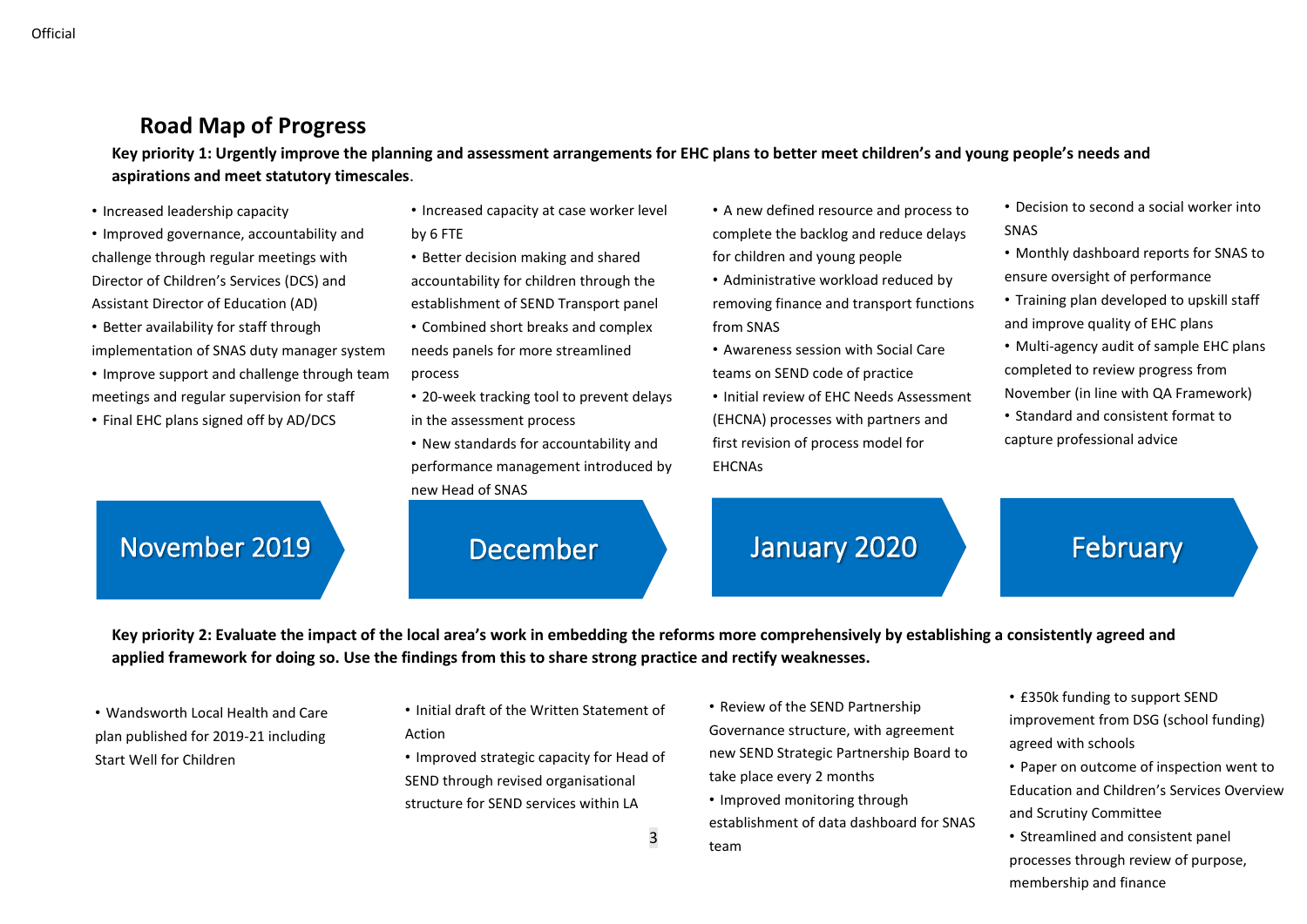## **3 Governance**

Good governance will be key to how we drive forward our improvement, a high-level view of this is set out below.

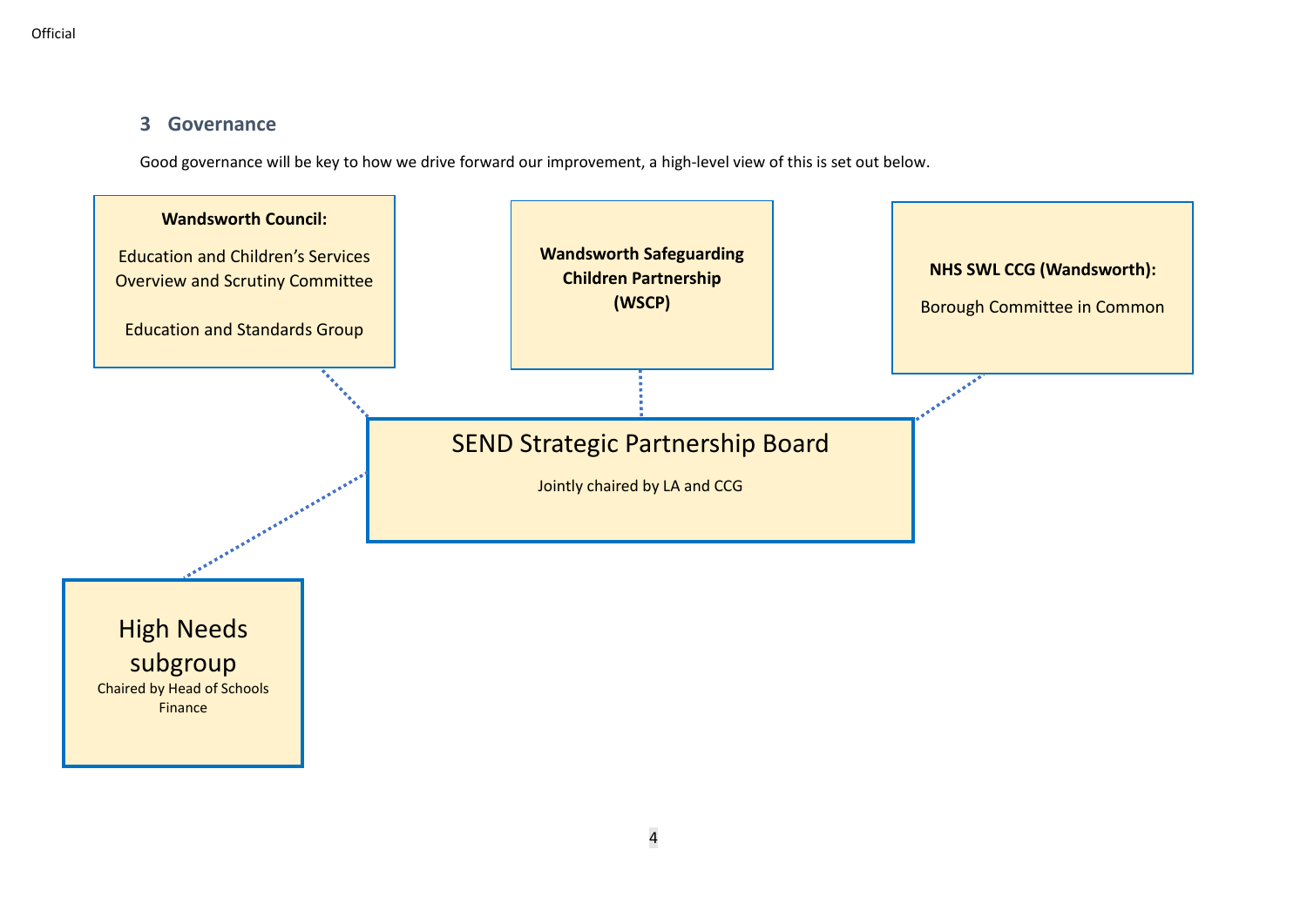# **4 Written statement of action**

The tables below set out against each priority, the desired outcome, actions to be undertaken to achieve this and the intended impact.

NB: Whilst the local area will drive forward as much work as is practical, our timelines may be impacted by the changing COVID situation.

#### **Key priority 1: Urgently improve the planning and assessment arrangements for EHC plans to better meet children's and young people's needs and aspirations and meet statutory timescales**

**Overall intended impact of improvements:**

- **Timeliness: To issue all EHC plans within 20 weeks as per the SEND Code of Practice**
- **Quality: EHC Plans are person-centred, holistic and outcome focused**
- **Workforce: A skilled and resilient workforce to undertake the EHC needs assessment and planning process**
- **IT: A system in place that supports SNAS to meet the statutory timescales and enables officers to accurately monitor and report on performance, track assessments and improve timeliness**

| <b>Objective</b>                                                                                                                    | <b>Actions</b>                                                                                                                                                                                                                                                                        | Sponsor/Lead<br>officer/s                               | By<br>when   | How do we know?                                                                                                                                                                                                                                                               |
|-------------------------------------------------------------------------------------------------------------------------------------|---------------------------------------------------------------------------------------------------------------------------------------------------------------------------------------------------------------------------------------------------------------------------------------|---------------------------------------------------------|--------------|-------------------------------------------------------------------------------------------------------------------------------------------------------------------------------------------------------------------------------------------------------------------------------|
| <b>Backlog</b><br>Complete all<br>outstanding EHC<br>needs<br>assessments<br>received prior to<br>30th November<br>2019             | Embed specific processes to complete all<br>$\bullet$<br>outstanding/overdue assessments<br>Create robust tracking to monitor the progress of<br>$\bullet$<br>the overdue assessments<br>Through the established interim team (since<br>$\bullet$<br>November 2019) clear the backlog | Head of SEND                                            | Sept<br>2020 | All outstanding assessment requests<br>$\bullet$<br>received prior to 30th November 2019 will<br>be completed by end September 2020<br>Monitoring of tracker<br>SEND Monitoring Meeting to hold the<br>SNAS to account                                                        |
| <b>Timeliness</b><br>All new EHC plans<br>to be issued<br>within statutory<br>timescales (unless<br>reportable<br>exceptions apply) | Create robust tracking process to monitor progress<br>٠<br>of EHC needs assessments (EHCNA) and completion<br>of EHC plans (which includes ensuring that health<br>and social care reports are produced within<br>statutory timescales)                                               | Head of SEND<br>CCG Children's<br>Commissioning<br>lead | Mar<br>2021  | Regular monitoring of tracker and scrutiny<br>$\bullet$<br>by SEND Monitoring meeting<br>Completion rates monitored bi-monthly<br>$\bullet$<br>by the SEND Strategic Partnership Board<br>Streamlined assessment pathway in place<br>developed and shared with parents/carers |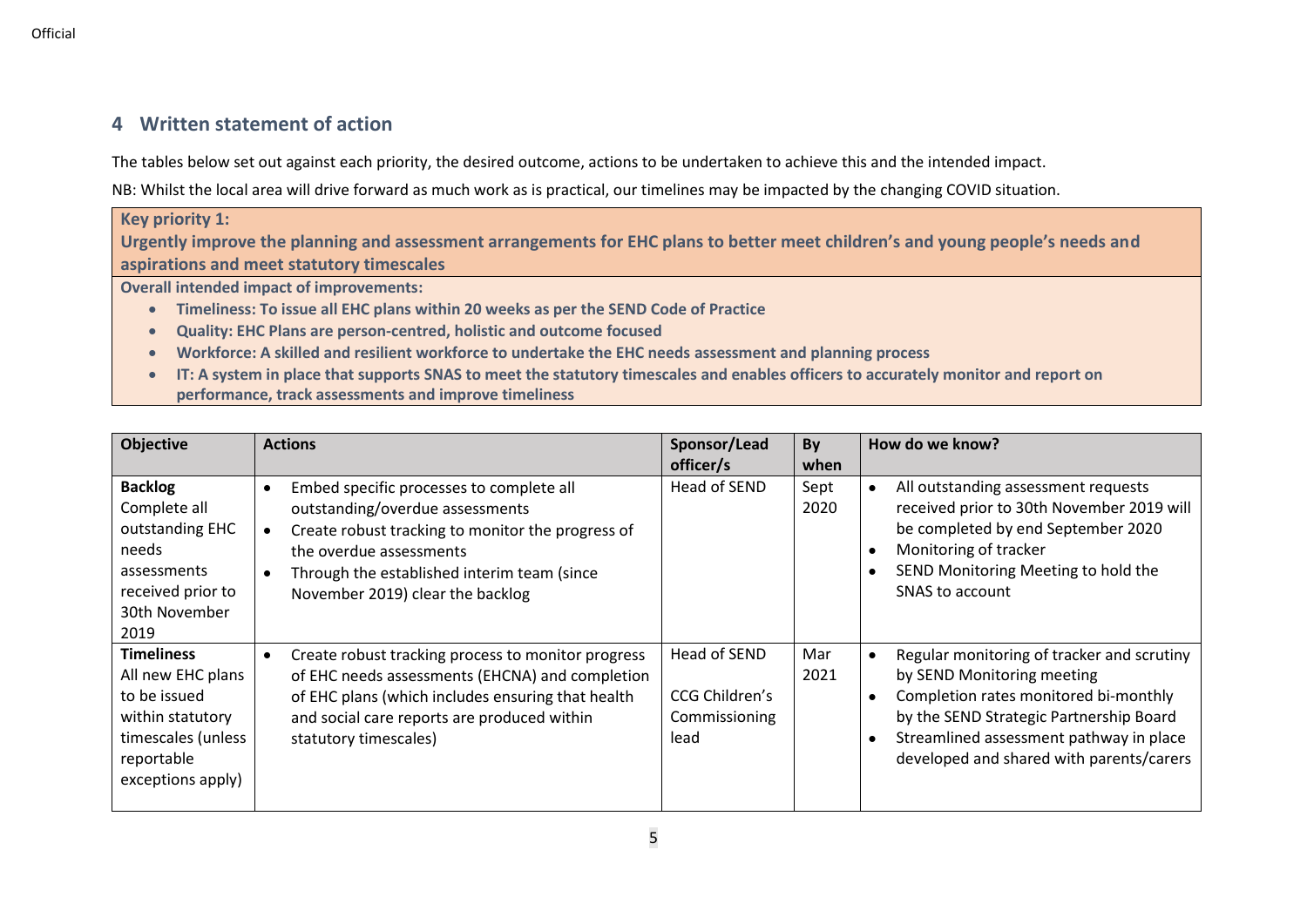| <b>Objective</b> | <b>Actions</b>                                                                                                                                                                                                                                                                                                                                                                                                                                                                                                                                                                                                                                                                                                                                                                                                                                                                                                                                                                                                                                                                                                                                                                                                                                                                                                                                                                                                                                                                                                                                         | Sponsor/Lead | By   | How do we know?                                                                                                                                                                                                                                                                                                                                                                                                                                                                                                                                                                   |
|------------------|--------------------------------------------------------------------------------------------------------------------------------------------------------------------------------------------------------------------------------------------------------------------------------------------------------------------------------------------------------------------------------------------------------------------------------------------------------------------------------------------------------------------------------------------------------------------------------------------------------------------------------------------------------------------------------------------------------------------------------------------------------------------------------------------------------------------------------------------------------------------------------------------------------------------------------------------------------------------------------------------------------------------------------------------------------------------------------------------------------------------------------------------------------------------------------------------------------------------------------------------------------------------------------------------------------------------------------------------------------------------------------------------------------------------------------------------------------------------------------------------------------------------------------------------------------|--------------|------|-----------------------------------------------------------------------------------------------------------------------------------------------------------------------------------------------------------------------------------------------------------------------------------------------------------------------------------------------------------------------------------------------------------------------------------------------------------------------------------------------------------------------------------------------------------------------------------|
|                  |                                                                                                                                                                                                                                                                                                                                                                                                                                                                                                                                                                                                                                                                                                                                                                                                                                                                                                                                                                                                                                                                                                                                                                                                                                                                                                                                                                                                                                                                                                                                                        | officer/s    | when |                                                                                                                                                                                                                                                                                                                                                                                                                                                                                                                                                                                   |
|                  | Review and revise EHC needs assessment pathway<br>$\bullet$<br>in partnership with parents/carers and partners to<br>streamline processes around assessment<br>Communicate with all stakeholders including<br>$\bullet$<br>parents/carers to ensure good understanding of the<br>revised assessment pathway<br>Update the Local Offer website to reflect changes<br>$\bullet$<br>Embed duty manager system in SNAS to ensure<br>$\bullet$<br>effective communication with parents and partners<br>Introduce new ways of working within SNAS to<br>$\bullet$<br>ensure all communications are within expected<br>timescales e.g. responding to emails from<br>parents/carers<br>Implement a revised and standardised process<br>$\bullet$<br>across all health providers to ensure that input into<br>EHC needs assessments meets statutory timescales<br>LA to provide DMO with monthly reports on<br>$\bullet$<br>progress and timeliness of assessments<br>Complete an audit to review the format and<br>$\bullet$<br>content of health reports. DMO to support any<br>training required<br>Analyse the reasons why the social care reports are<br>$\bullet$<br>not consistently produced within 6-week time limit<br>and develop a remedial plan. Training to be<br>provided to social care teams<br>Apply and record appropriate statutory exceptions<br>$\bullet$<br>to 20wk assessments in line with the SEND Code of<br>Practice<br>Establish regular communication with PPA and<br>$\bullet$<br>WIASS to share progress with meeting statutory |              |      | At least 60% of new requests for EHC<br>$\bullet$<br>needs assessments received from January<br>2020 will be completed on time<br>This will increase to 65% for requests<br>received from October 2020 and 70% for<br>those received from January 2021<br>Reasons for those not completed on time<br>analysed and understood to inform future<br>improvement<br>At least 80% of education, health and<br>social care advice provided within 6 weeks<br>by end March 2021. This will be phased<br>over time (65% for assessments starting in<br>July 2020, 70% from December 2020) |
|                  | timescales                                                                                                                                                                                                                                                                                                                                                                                                                                                                                                                                                                                                                                                                                                                                                                                                                                                                                                                                                                                                                                                                                                                                                                                                                                                                                                                                                                                                                                                                                                                                             |              |      |                                                                                                                                                                                                                                                                                                                                                                                                                                                                                                                                                                                   |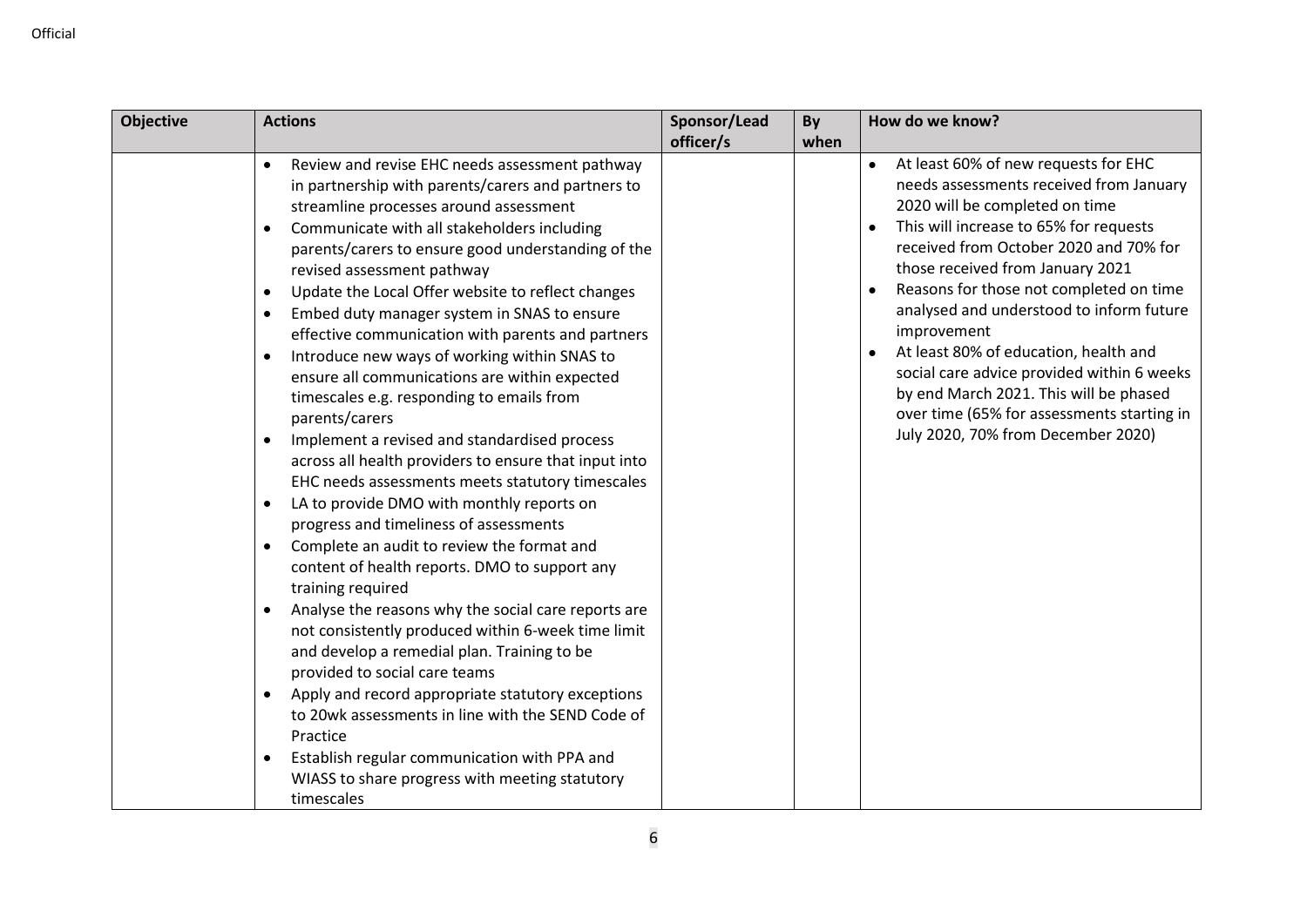| <b>Objective</b>                                                                                                                                                                                                                    |                                                                                                                                             | <b>Actions</b>                                                                                                                                                                                                                                                                                                                                                                                                                                                                                                                                                                                                                                                                                                                                                                                                                                                                                                                                                                                                                                                                                                                                                                                                                                                                                | Sponsor/Lead<br>officer/s                                      | By<br>when  | How do we know?                                                                                                                                                                                                                                                                                                                                                                                                                                                                                                                                                                                                                                                                                                                                                                                                                                                                                                                                                                         |
|-------------------------------------------------------------------------------------------------------------------------------------------------------------------------------------------------------------------------------------|---------------------------------------------------------------------------------------------------------------------------------------------|-----------------------------------------------------------------------------------------------------------------------------------------------------------------------------------------------------------------------------------------------------------------------------------------------------------------------------------------------------------------------------------------------------------------------------------------------------------------------------------------------------------------------------------------------------------------------------------------------------------------------------------------------------------------------------------------------------------------------------------------------------------------------------------------------------------------------------------------------------------------------------------------------------------------------------------------------------------------------------------------------------------------------------------------------------------------------------------------------------------------------------------------------------------------------------------------------------------------------------------------------------------------------------------------------|----------------------------------------------------------------|-------------|-----------------------------------------------------------------------------------------------------------------------------------------------------------------------------------------------------------------------------------------------------------------------------------------------------------------------------------------------------------------------------------------------------------------------------------------------------------------------------------------------------------------------------------------------------------------------------------------------------------------------------------------------------------------------------------------------------------------------------------------------------------------------------------------------------------------------------------------------------------------------------------------------------------------------------------------------------------------------------------------|
| <b>Quality of Plans</b><br>Assurance that all<br>EHC plans are of a<br>good quality and<br>person centred,<br>co-produced,<br>have appropriate<br>input from social<br>care, health and<br>education and<br>are outcome<br>focussed | $\bullet$<br>$\bullet$<br>$\bullet$<br>$\bullet$<br>$\bullet$<br>$\bullet$<br>$\bullet$<br>$\bullet$<br>$\bullet$<br>$\bullet$<br>$\bullet$ | Development and implementation of ongoing audit<br>cycle to ensure good quality of plans which is<br>regularly reported, implementing improvement<br>plans as a result of audits<br>Embed quality assurance framework and review<br>within 6 months<br>Develop and launch EHC plan checklist for senior<br>case managers to ensure statutory compliance in<br>line with quality assurance framework<br>Deliver 'what good looks like' training<br>Training for SNAS staff to improve understanding of<br>health and social care reports and how these should<br>be summarised within the EHC plans<br>Review and develop with the PPA information for<br>parents/carers, children and young people to<br>explain the EHC needs assessment process<br>Social care capacity brought into SNAS team to<br>improve quality of social care input<br>DMO to participate in the QA of EHC plans<br>Review the role of DMO and how to make this more<br>effective to support decision making in relation to<br>health partners' contributions<br>Review and establish sign off process for social care<br>reports to ensure all objectives relating to care are<br>measurable, understood and well communicated<br>Review all panels and their terms of reference to<br>ensure added value and impact | <b>Head of SEND</b><br>CCG Children's<br>Commissioning<br>lead | Mar<br>2021 | Audit reports showing improvement in<br>$\bullet$<br>quality of EHC plans term on term and<br>monitored by the SEND Strategic<br>Partnership Board<br>All EHC plans have been endorsed by AD,<br>DCS or Head of SEND (when in post) to<br>ensure high quality of social care input<br>and plans overall until confident of<br>improvement<br>Review of DMO role completed with<br>agreed solution implemented which will<br>ensure greater strategic capability for the<br>role<br>Parents show greater understanding of<br>the EHC needs assessment process and<br>face less confusion and frustration. This<br>will be evidenced through the annual<br>review of the SEND strategy, with a target<br>of survey on survey improvements and<br>feedback from PPA<br>All partners and professionals feel<br>involved in the EHC needs assessment<br>process. This is measured through<br>feedback from partners and the improved<br>timeliness of statutory advice from<br>professionals |
| <b>Workforce</b><br>Agile and skilled<br>workforce across                                                                                                                                                                           | $\bullet$                                                                                                                                   | Review SNAS staff structure and implement any<br>changes necessary to meet the increased demand                                                                                                                                                                                                                                                                                                                                                                                                                                                                                                                                                                                                                                                                                                                                                                                                                                                                                                                                                                                                                                                                                                                                                                                               | Head of SEND                                                   | Mar<br>2021 | All staff in SNAS receive induction training<br>$\bullet$<br>and access to induction handbook                                                                                                                                                                                                                                                                                                                                                                                                                                                                                                                                                                                                                                                                                                                                                                                                                                                                                           |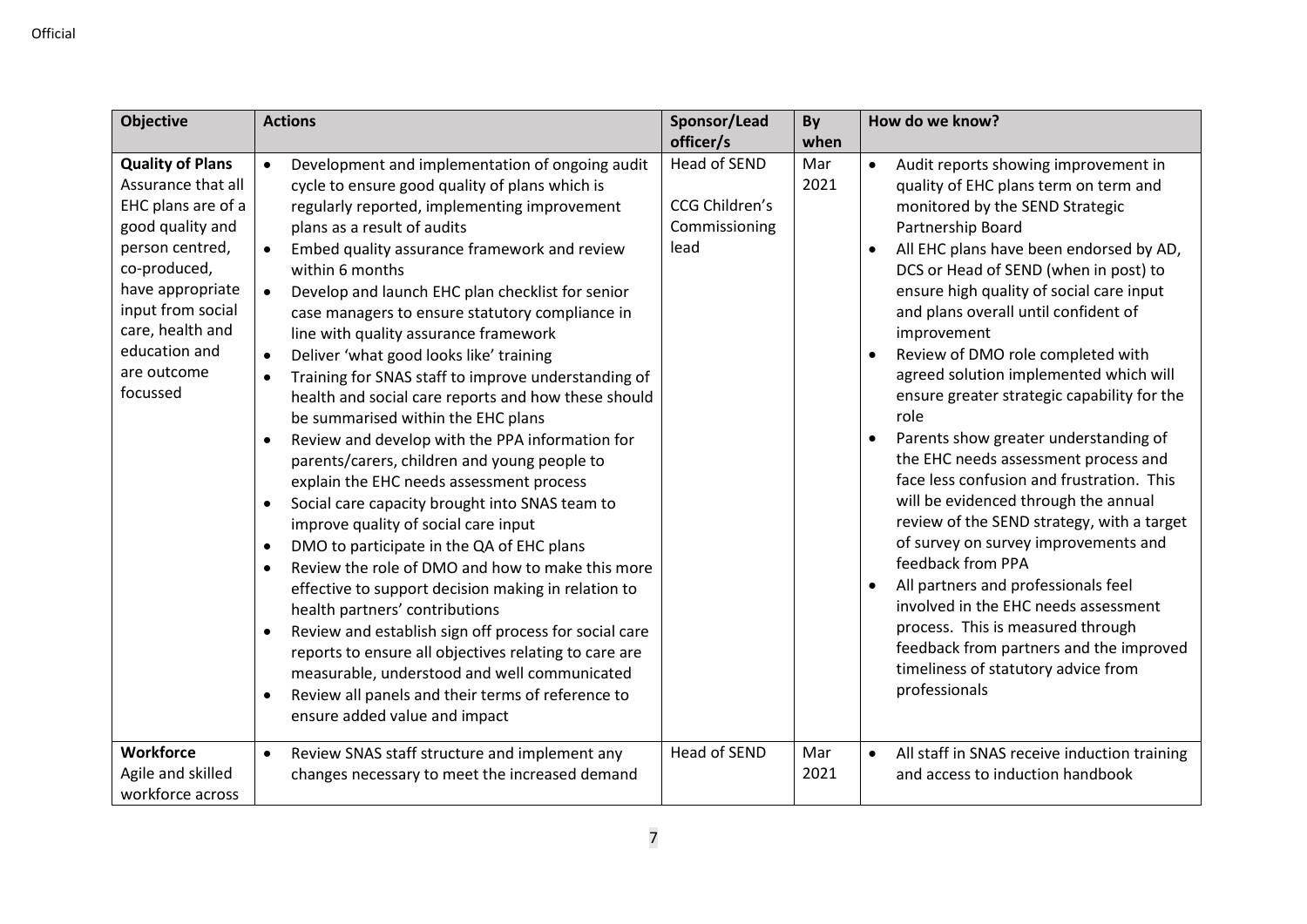| <b>Objective</b>                                         | <b>Actions</b>                                                                                                                                                                                                                                                                                                                                                                                                                                                                                                                                                                                                                                                                                                                                                                                                                                                                                                                                                                                                                                                                                                                                                  | Sponsor/Lead                                                                | By          | How do we know?                                                                                                                                                                                                                                                                                                                                                                                                                                                                                                               |
|----------------------------------------------------------|-----------------------------------------------------------------------------------------------------------------------------------------------------------------------------------------------------------------------------------------------------------------------------------------------------------------------------------------------------------------------------------------------------------------------------------------------------------------------------------------------------------------------------------------------------------------------------------------------------------------------------------------------------------------------------------------------------------------------------------------------------------------------------------------------------------------------------------------------------------------------------------------------------------------------------------------------------------------------------------------------------------------------------------------------------------------------------------------------------------------------------------------------------------------|-----------------------------------------------------------------------------|-------------|-------------------------------------------------------------------------------------------------------------------------------------------------------------------------------------------------------------------------------------------------------------------------------------------------------------------------------------------------------------------------------------------------------------------------------------------------------------------------------------------------------------------------------|
|                                                          |                                                                                                                                                                                                                                                                                                                                                                                                                                                                                                                                                                                                                                                                                                                                                                                                                                                                                                                                                                                                                                                                                                                                                                 | officer/s                                                                   | when        |                                                                                                                                                                                                                                                                                                                                                                                                                                                                                                                               |
| the partnership<br>responsive to<br>changes in<br>demand | for EHC needs assessments and to meet statutory<br>timescales<br>Provide dedicated additional HR support within the<br>$\bullet$<br>LA to assist with recruitment and performance<br>management processes<br>Create an induction handbook for new starters in<br>$\bullet$<br>SNAS<br>Buddy put in place for new starters in SNAS<br>$\bullet$<br>Improve arrangements for individual supervision<br>$\bullet$<br>within SNAS to include scrutiny of performance,<br>compliance and ongoing training needs<br>SNAS to hold regular team meetings to support<br>$\bullet$<br>action learning<br>Appoint a permanent Head of SEND suitably<br>$\bullet$<br>qualified to drive forward improvements (LA)<br>Health and social care professionals seconded into<br>$\bullet$<br>SNAS with clear remit to improve timescales and<br>quality<br>Reduce administrative workload by removing<br>$\bullet$<br>transport functions from SNAS<br>Mandatory training for social workers on SEND<br>$\bullet$<br>Code of Practice and statutory advice for EHC plans<br>Relaunched training for SENCOs on EHC needs<br>$\bullet$<br>assessment process including SEN Support | CCG Children's<br>Commissioning<br>lead                                     |             | All staff in SNAS receive at least monthly<br>$\bullet$<br>supervision<br>Ongoing period on period reduction in<br>turnover of permanent staff in SNAS<br>100% of social workers completed SEND<br>Code of Practice training to improve<br>quality of professional advice<br>Permanent Head of SEND in post<br>SENCOs provided training by end of<br>Autumn term to ensure they understand<br>EHCNA processes including SEN support<br>and when to make an EHCNA request<br>New structure for SNAS agreed and<br>recruited to |
| IT<br>An appropriate IT<br>system in place in<br>LA (and | Complete migration of data onto one case<br>$\bullet$<br>management system ensuring data cleanse<br>undertaken through this process<br>Review of system functionality to ensure it supports<br>$\bullet$                                                                                                                                                                                                                                                                                                                                                                                                                                                                                                                                                                                                                                                                                                                                                                                                                                                                                                                                                        | Gary Hipple,<br><b>Head of Schools</b><br>ICT, Information<br>and Libraries | Dec<br>2020 | Progress to be monitored through the<br>$\bullet$<br><b>SEND Monitoring meetings</b><br>Single system in use for tracking of all<br>assessments                                                                                                                                                                                                                                                                                                                                                                               |
| supported) for all<br><b>EHC</b> needs                   | EHC needs assessment process as effectively as<br>possible                                                                                                                                                                                                                                                                                                                                                                                                                                                                                                                                                                                                                                                                                                                                                                                                                                                                                                                                                                                                                                                                                                      |                                                                             |             |                                                                                                                                                                                                                                                                                                                                                                                                                                                                                                                               |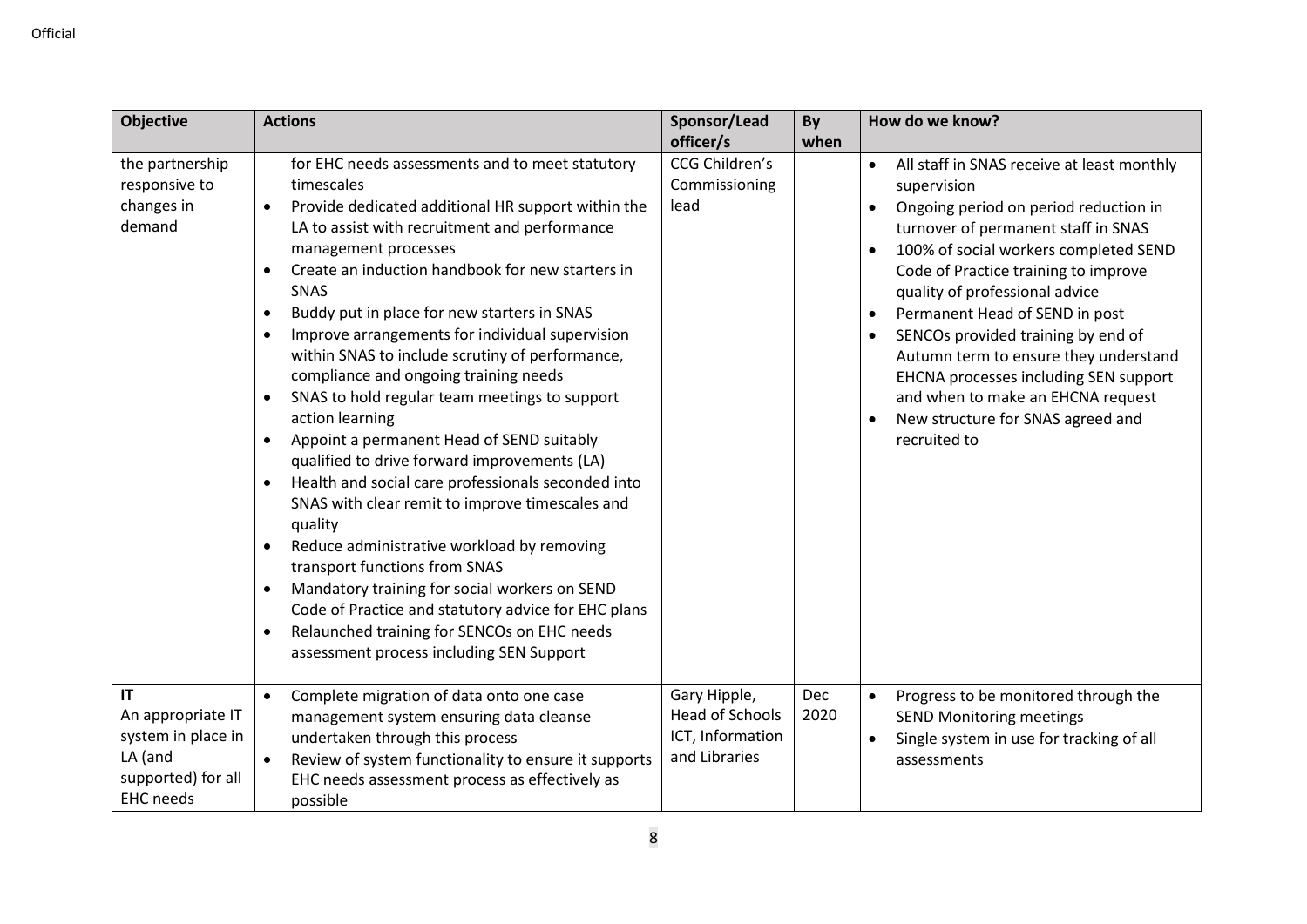| <b>Objective</b>                                                                                                                                         | <b>Actions</b>                                                                                                                                                                                                                                                            | Sponsor/Lead<br>officer/s | <b>By</b><br>when | How do we know?                                                                                                                                                                                                                                                                                                                                                            |
|----------------------------------------------------------------------------------------------------------------------------------------------------------|---------------------------------------------------------------------------------------------------------------------------------------------------------------------------------------------------------------------------------------------------------------------------|---------------------------|-------------------|----------------------------------------------------------------------------------------------------------------------------------------------------------------------------------------------------------------------------------------------------------------------------------------------------------------------------------------------------------------------------|
| assessment data<br>including case<br>records which can<br>produce regular<br>and flexible<br>reporting to<br>monitor progress<br>and support<br>planning | Delivery of initial and ongoing training package for<br>the system to all those who need access<br>Development of 'super users' in SNAS to support<br>new team members. Build effective reporting<br>function from Capita to support monitoring,<br>tracking and planning |                           |                   | All Case Managers in SNAS are trained and<br>competent in use of system and 'super<br>users' identified<br>Effective EHC needs assessment reporting<br>available as part of monthly dashboard<br>Individual Case Managers able to<br>interrogate system to support tracking<br>Managers able to interrogate system to<br>inform individual supervision of staff<br>members |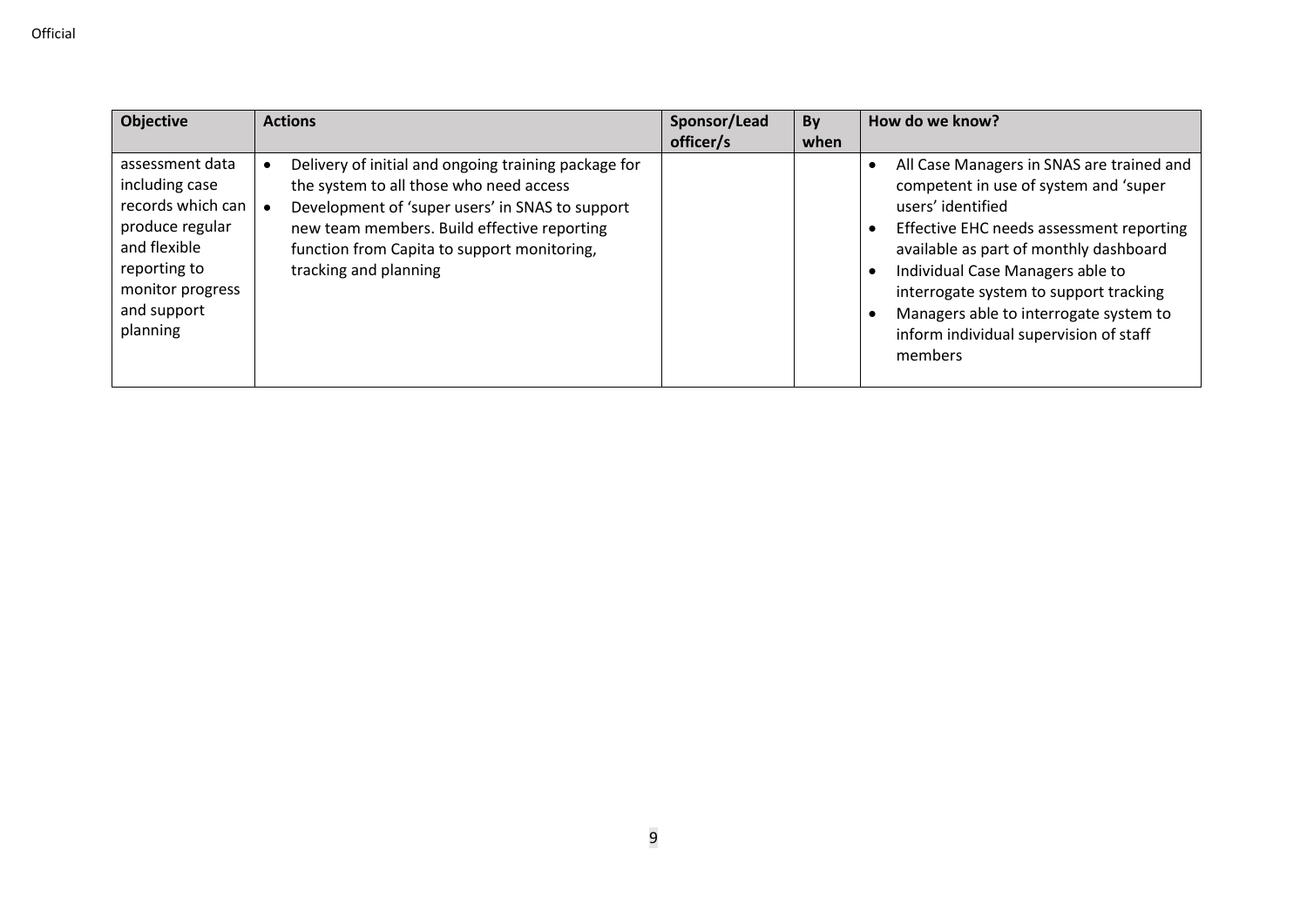#### **Key priority 2:**

**Evaluate the impact of the local area's work in embedding the reforms more comprehensively by establishing a consistently agreed and applied framework for doing so. Use the findings from this to share strong practice and rectify weaknesses**

**Overall intended impact of improvements:**

- **Co-produced vision for children and young people with SEND that is shared and understood by all**
- **A final co-produced SEND Strategy that is owned, shared and delivered through the SEND Strategic Partnership Board (SSPB). This will set out the local area vision for children and young people with SEND and will identify the joint priorities to improve their outcomes across education, health and social care**
- **A SEND Action Plan setting out how the Strategy will be delivered which is owned, shared, delivered and monitored by the SSPB**
- **Clear governance and evaluation mechanisms in place to oversee the embedding of the reforms and ensure ongoing learning to support future developments**
- **Improved levels of satisfaction with parents on their experiences of SEND in the local area and increased awareness for children and young people of the social, sporting and cultural activities available to them.**

| <b>Actions</b>                                                                                                                                                                                                                                                                                                                                                                                                                                                                                               | Sponsor/Lea                                                                   | <b>By</b>   | How do we know?                                                                                                                                                                                                                                                                                                                                                                                                                                                                                                                  |
|--------------------------------------------------------------------------------------------------------------------------------------------------------------------------------------------------------------------------------------------------------------------------------------------------------------------------------------------------------------------------------------------------------------------------------------------------------------------------------------------------------------|-------------------------------------------------------------------------------|-------------|----------------------------------------------------------------------------------------------------------------------------------------------------------------------------------------------------------------------------------------------------------------------------------------------------------------------------------------------------------------------------------------------------------------------------------------------------------------------------------------------------------------------------------|
|                                                                                                                                                                                                                                                                                                                                                                                                                                                                                                              | d officer/s                                                                   | when        |                                                                                                                                                                                                                                                                                                                                                                                                                                                                                                                                  |
| Develop a shared vision for children and young<br>people with SEND<br>Co-produce, consult on and publish a joint SEND<br>strategy for the local area<br>Develop a SEND Action Plan, with owners and<br>timescales<br>Review and strengthen the governance<br>arrangements for SEND improvement including the<br>Terms of reference for the SEND Strategic<br>Partnership Board (SSPB) and relevant sub-groups<br>Wandsworth SEND Strategic Partnership Board<br>scrutinises improvements against the written | Ana<br>Popovici,<br><b>DCS</b><br>CCG<br>Children's<br>Commissioni<br>ng lead | Jan<br>2021 | SEND Strategy published by January 2021<br>providing a clear vision for children and<br>young people with SEND<br>SEND Action Plan published and work plan<br>in place to monitor improvements through<br>revised governance arrangements<br>Appropriate sub-groups in place to drive<br>forward improvements in themed areas e.g.<br>Preparation for Adulthood, Early Years<br>Sub-groups will be multi-agency and will<br>have a clear reporting cycle to the SEND<br>Partnership Board as evidenced by minutes<br>of meetings |
|                                                                                                                                                                                                                                                                                                                                                                                                                                                                                                              | statement of action                                                           |             |                                                                                                                                                                                                                                                                                                                                                                                                                                                                                                                                  |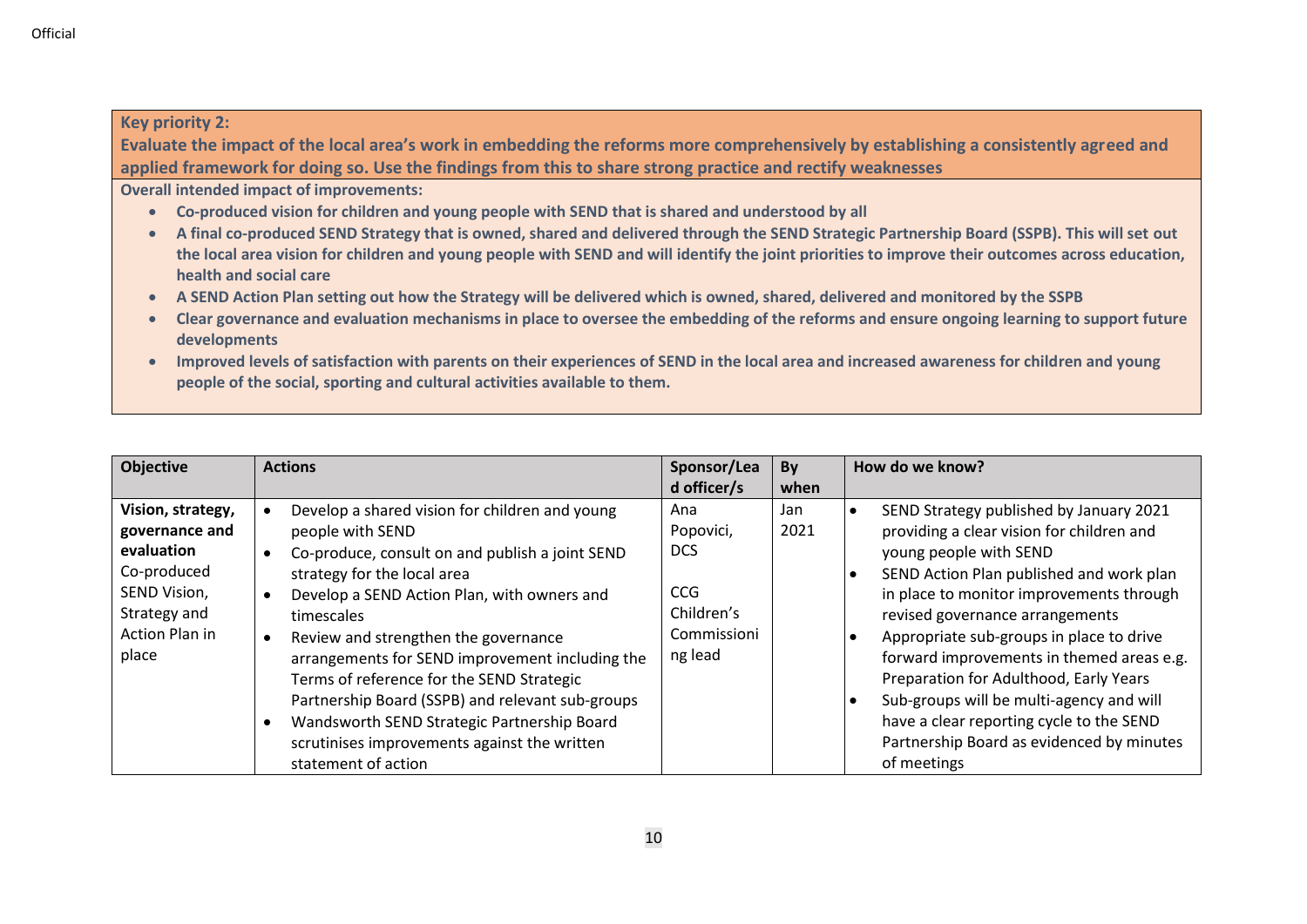| <b>Objective</b> | <b>Actions</b>                                                                                                                                                                                                                                                                                                                                                                                                                                                                                                                                                                                                                                                                                                                                          | Sponsor/Lea | By   | How do we know?                                                                                                                                                                                                                                                                                                                                                                                                                                                                                                                                                                                                                                                                                                                                                                                                                                        |
|------------------|---------------------------------------------------------------------------------------------------------------------------------------------------------------------------------------------------------------------------------------------------------------------------------------------------------------------------------------------------------------------------------------------------------------------------------------------------------------------------------------------------------------------------------------------------------------------------------------------------------------------------------------------------------------------------------------------------------------------------------------------------------|-------------|------|--------------------------------------------------------------------------------------------------------------------------------------------------------------------------------------------------------------------------------------------------------------------------------------------------------------------------------------------------------------------------------------------------------------------------------------------------------------------------------------------------------------------------------------------------------------------------------------------------------------------------------------------------------------------------------------------------------------------------------------------------------------------------------------------------------------------------------------------------------|
|                  |                                                                                                                                                                                                                                                                                                                                                                                                                                                                                                                                                                                                                                                                                                                                                         | d officer/s | when |                                                                                                                                                                                                                                                                                                                                                                                                                                                                                                                                                                                                                                                                                                                                                                                                                                                        |
|                  | LA SEND Monitoring Meetings chaired by DCS to<br>oversee progress against key priority 1<br>Regular review of the WSOA at Children's Senior<br>Management Team meetings<br>Develop a process for evaluating our strategy and<br>$\bullet$<br>progress against the reforms through a well-<br>developed action plan, working groups, a robust<br>work plan for the SEND Strategic Partnership Board<br>and engagement with parents/carers and children<br>and young people<br>Reports on SEND improvement work to be<br>$\bullet$<br>scrutinised every six months by Wandsworth<br>Safeguarding Partnership Board<br>Regular reporting to the Education and Children's<br>Overview Scrutiny Committee of performance data<br>and the improvement journey |             |      | Short term Task and Finish groups<br>demonstrate improvements in specific areas<br>of activity e.g. IT system for SNAS<br>Annual reviews of the Action Plan<br>demonstrate progress against all the<br>outcomes<br>EHC needs assessment dashboard regularly<br>reviewed by SEND Strategic Partnership<br>Board to ensure oversight, with appropriate<br>actions evidenced through minutes of<br>meetings<br>WSOA delivery plan demonstrates<br>improvements in the 2 key priorities as<br>evidenced by minutes of meetings<br>Key SEND KPIs and WSOA progress<br>scrutinized by Wandsworth Safeguarding<br>Partnership Board evidenced through<br>minutes of meetings<br>Key SEND KPIs (via toplines) and progress<br>against WSOA and SEND Action Plan (via key<br>issues) reported to Education and Children's<br><b>Overview Scrutiny Committee</b> |